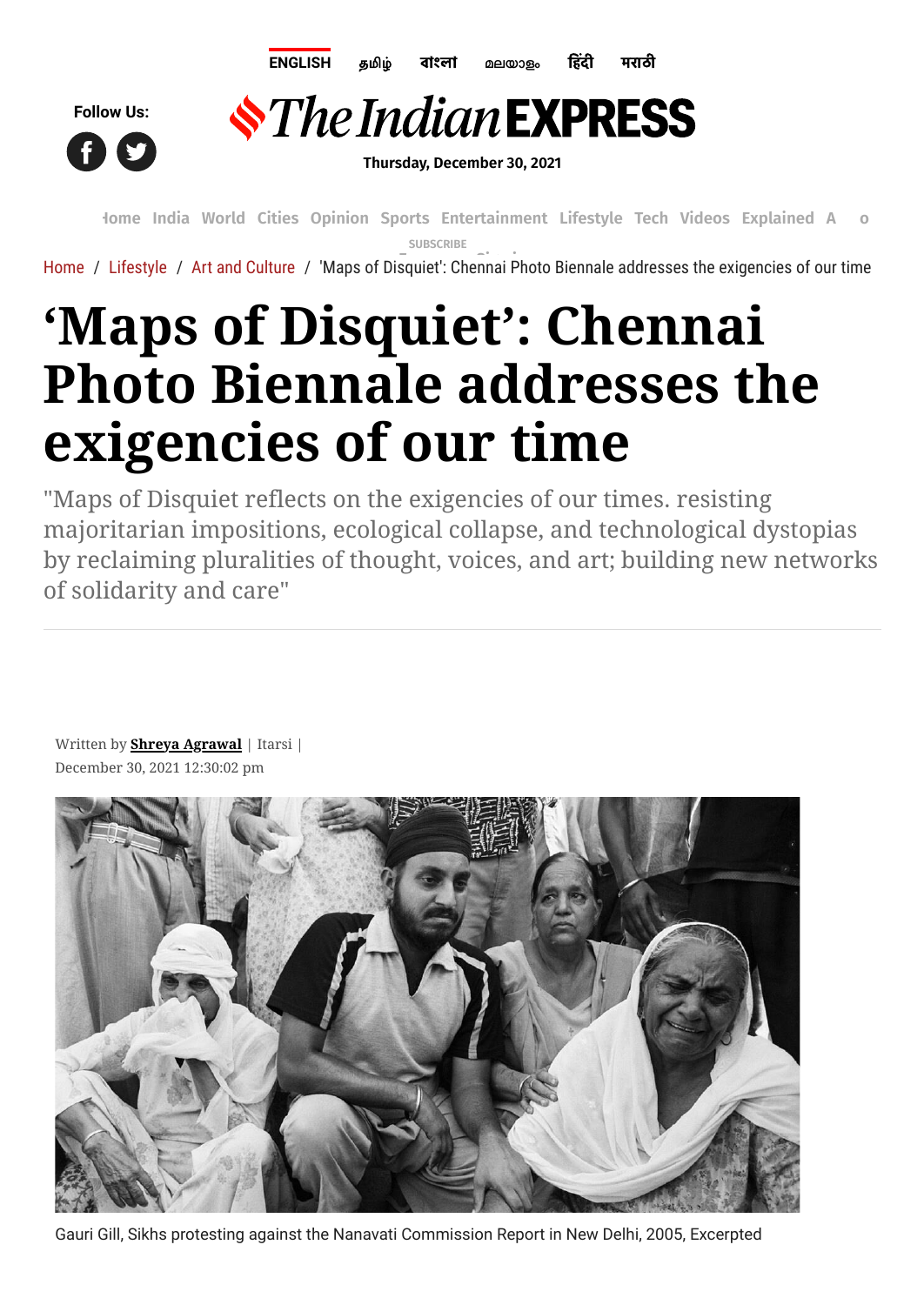Our society, at present, is gripped by several social, economic and ecological emergencies that need to be addressed immediately. Reflecting on some such exigencies is the third edition of [Chennai Photo Biennale](https://indianexpress.com/article/technology/tech-news-technology/with-smartphones-chennai-photo-fest-exposes-children-to-photography-5567814/) (CPB), being presented in hybrid physical-digital forms this year.

Curated by Arko Datto, Boaz Levin, Kerstin Meincke and Bhooma Padmanabhan, the [exhibition](https://indianexpress.com/photos/lifestyle-gallery/art-exhibition-reflects-upon-artists-and-their-ideas-of-progress-7540352/) explores the theme 'Maps of Disquiet' through the sub-theme of labour, urban imaginaries, the commons, economic and migratory flows, archaeology and mining.

Delving deeper into the theme, the curators told [indianexpress.com](https://indianexpress.com/), "Maps of Disquiet reflects on the exigencies of our times. Resisting majoritarian impositions, ecological collapse, and technological dystopias by reclaiming pluralities of thought, voices, and art; building new networks of solidarity and care."

"In today's world of highly specialised fields of operation, rigid chains of command and niche disciplinary focus, a space such as a biennale offers the possibility of rethinking our futures through broader parameters that address the complexity of the disquiet that we are experiencing," they added.

## **[ALSO READ |Art Tree to present three traditional art forms to celebrate](https://indianexpress.com/article/lifestyle/art-and-culture/art-tree-three-traditional-art-forms-celebrate-oneness-india-madhubani-phad-chintz-7683654/) oneness of India**

The biennale highlights all that has shaped our present and navigates through the contested visions of our future. It pushes the viewers to ask, "Whose resources? Whose [rivers](https://indianexpress.com/article/lifestyle/art-and-culture/artist-jayasri-burman-paints-the-resilient-ganga-river-exhibition-7679434/)? Whose interests? Whose voices? Whose images?"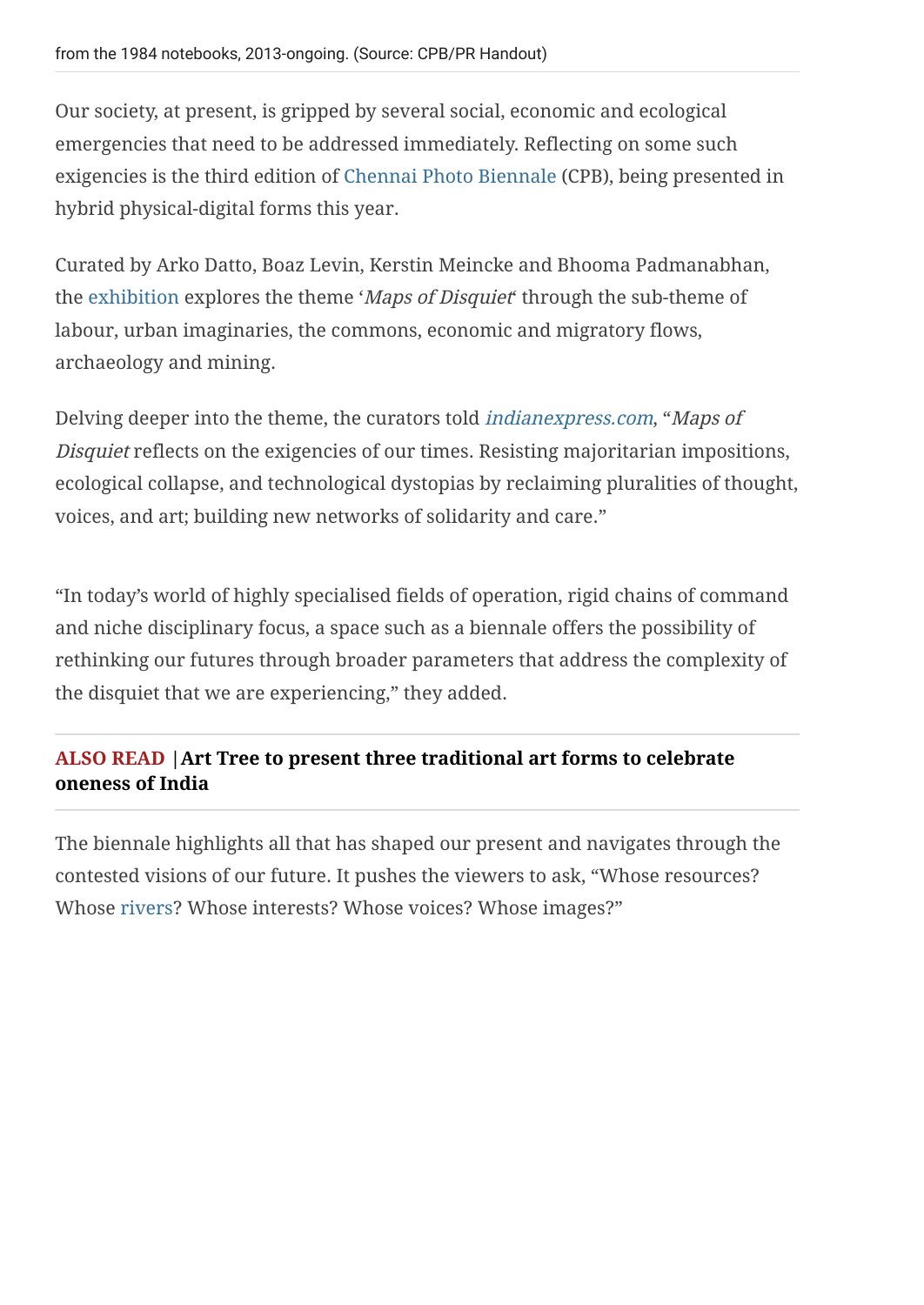

Soumya Sankar Bose, Where the Birds never sing, 2017-2020 (Source: CPB/PR handout)

Elaborating on its focus, Padmanabhan said, "CPB had already set itself upon the national stage with edition 2 of the Biennale in 2019, and so for us, it was about taking forward this important space for dialogue on contemporary [photography](https://indianexpress.com/photos/lifestyle-gallery/stunning-photographs-capture-the-breathtaking-diversity-india-7583639/) in the region, and make it more meaningful to local artists, students, and art community, other than the general public."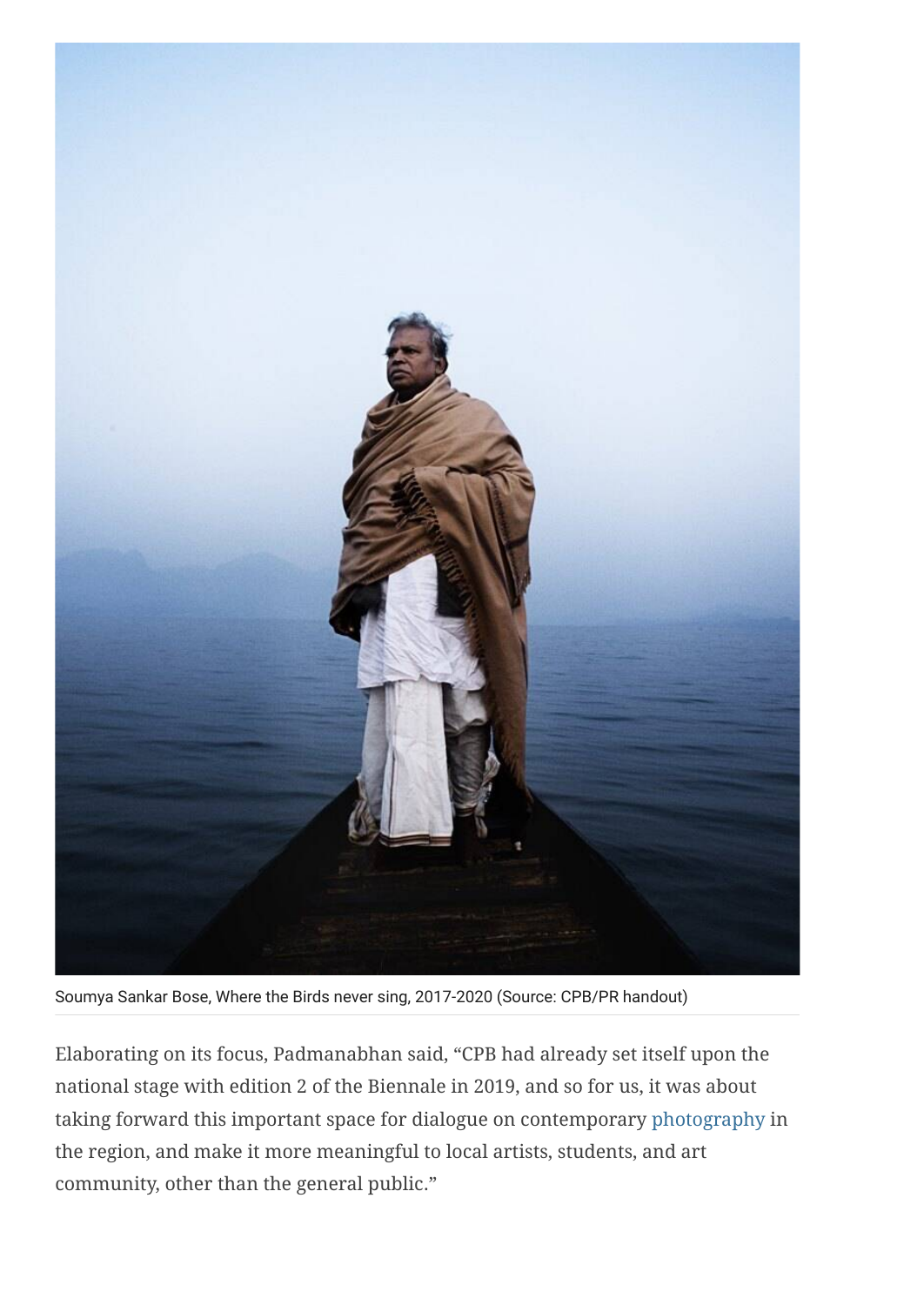This has been done by initiating specially commissioned projects this year, as well as collaborating with local institutions like the School of Architecture and Planning, Anna University to develop meaningful and [sustainable](https://indianexpress.com/article/lifestyle/life-style/simple-tips-living-sustainable-home-decor-sustainability-7591470/) partnerships.

The exhibition explores the role of photography in re-imagining the world over the last two centuries of colonialism and global capitalism. Photography and mapping were methods of knowledge production and representation that were promoted by colonial powers to exert their authority.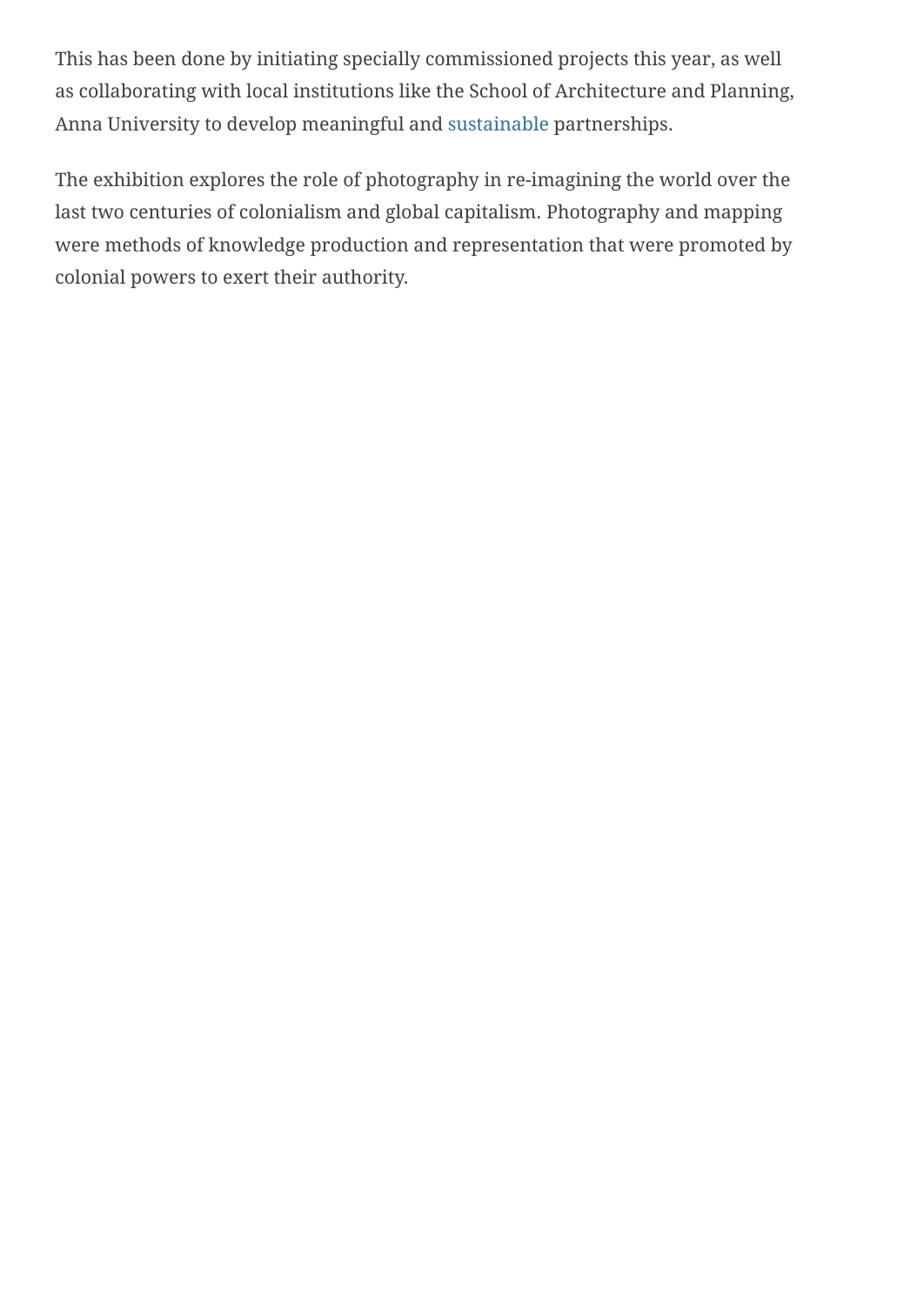

Gauri Gill, Taranjeet Kaur's grandfather Jeevan Singh was killed on Nov 1, 1984, Excerpted from the 1984 notebooks, 2013-ongoing (Source: CPB/PR handout)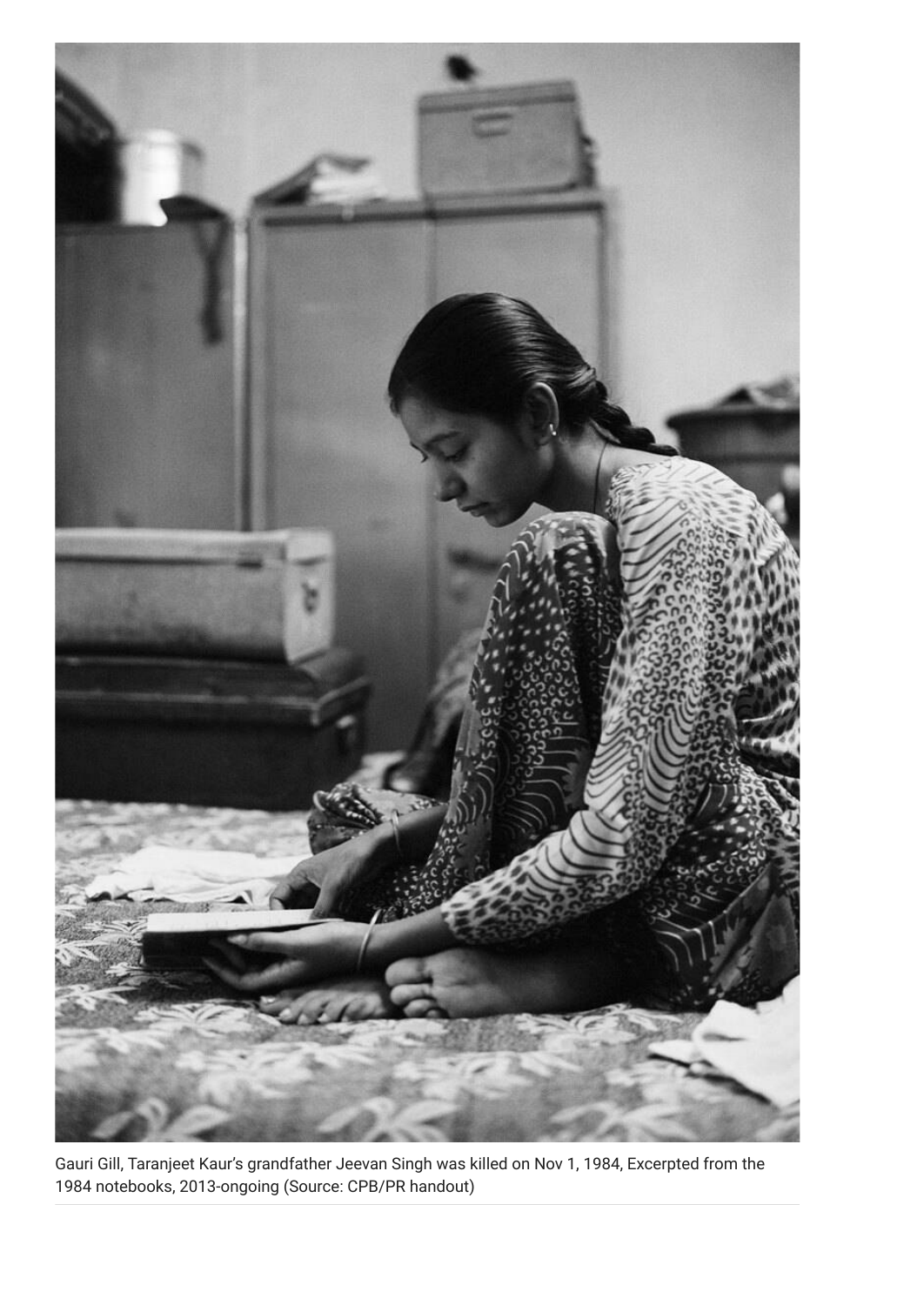Maps of Disquiet goes back to this "twinned history of photography and mapping", the curatorial note read. "It confronts the paradigms of postcolonial nation-building and identity formation, and subsequent fissures that emerge, especially in India, with economic liberalization and the rise of communal politics, while also looking at current uses of photography, both at the service of power, surveillance, and extraction and as a tool in countering these forces."

Adding, the curator said that *Maps of Disquiet* offers a platform to "critical mapping practices—a mapping from below, in flux; mapping as an insoluble question, as an unlearning—as well as to photographic grammars that reflect on this history, providing counter-maps and charting alternative futures."

Several [artists](https://indianexpress.com/article/lifestyle/art-and-culture/exhibition-explores-the-gaze-of-indian-artists-7189532/) from distinct backgrounds have come together to display their work in the Biennale. Talking about the artists, co-curator Levin told indianexpress.com, "As is often the case when curating, I think there was a mix between artists we had in mind immediately and whose work inspired the themes at the heart of Maps of Disquiet and others whose choice was inspired by these themes. There's also always the process when the work of one artist reminds you of the work of another; in other words, it evolved quite organically. And it was great working as a team, with each of us introducing each other to new artists."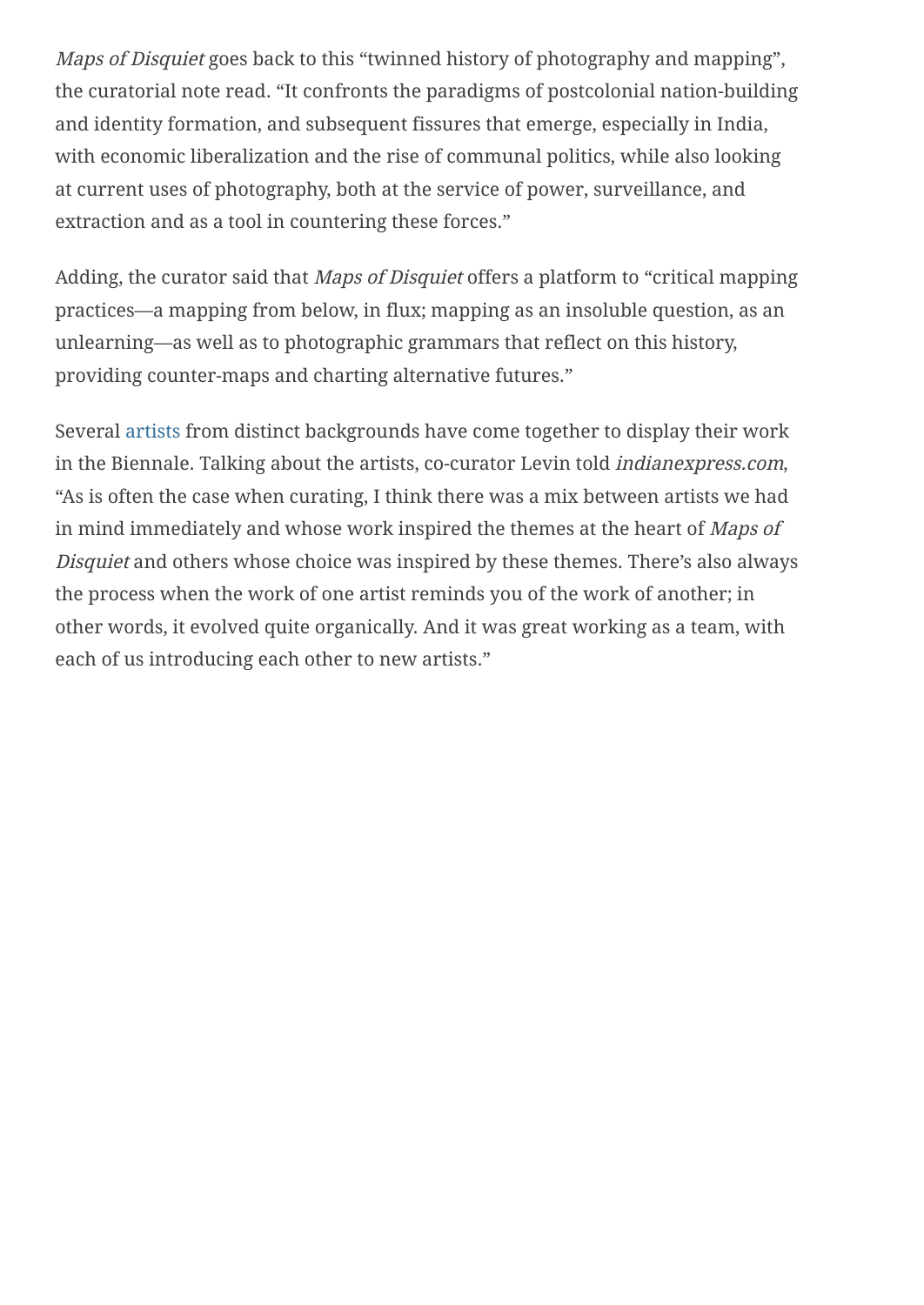

Senthil Kumaran Rajendran, Tamed Tuskers, 2016-2021 (Source: CPB/PR handout)

Agreed Padmanabhan and added, "we would introduce to each other the practice and works of artists/photographers that each of us were interested in. Sometimes it was artists whose works we knew, and sometimes it was new works/artists we found as we were doing our research. This would then be discussed in detail during our curatorial meetings before making our final list."

The curators, who had met in 2019 to plan for this edition, revealed that the central idea of the Biennale underwent several changes due to ever-evolving cultural and political situations. Despite the [pandemic](https://indianexpress.com/article/lifestyle/life-style/feeling-powerless-families-bring-elderly-home-pandemic-7683331/) being the biggest disruptor in the global scenario in the last couple of years, the curators didn't want the exhibition to be a response to the pandemic that has wreaked havoc on the global order.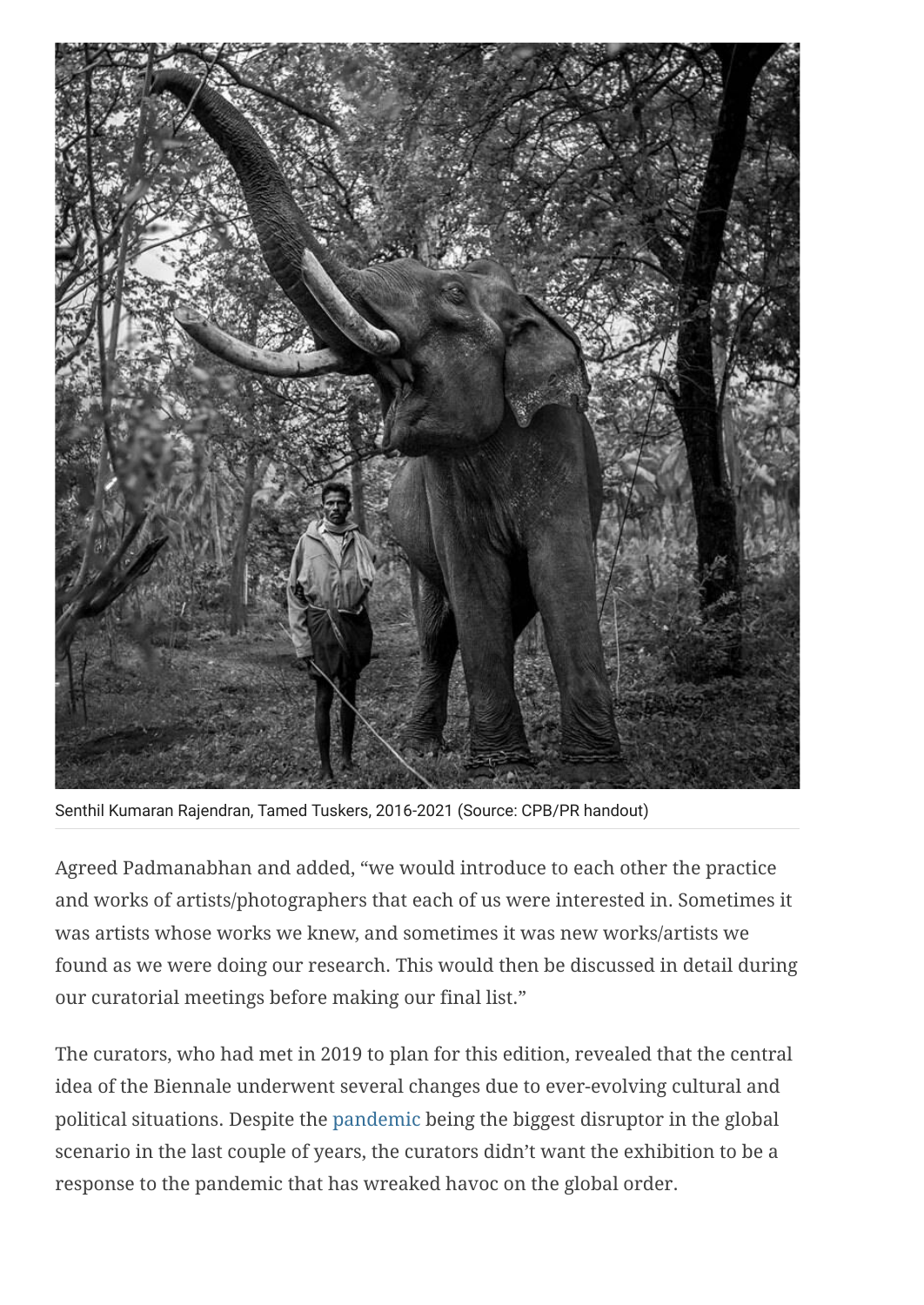However, the journey to the successful execution of the Biennale amidst the pandemic was far from being easy. From depleting funds to uncertainties like timing, space and [Covid-19](https://indianexpress.com/article/lifestyle/health/diabetes-covid-19-self-care-tips-second-wave-blood-sugar-pandemic-7302673/) restrictions — it was met with several restrictions. "We had to be extremely flexible and were lucky to have artists respond graciously and generously to an unstable and uncertain situation. CPB foundation too was incredibly resourceful, and the Goethe Institute provided a level of security with much-needed support," Levin said.



Lisa Rave, Europium, 2014. (Source: CPB/PR handout)

"It was certainly challenging to go ahead with the biennale after changing plans multiple times during the last two years," Padmanabhan told indianexpress.com.

## **[ALSO READ |'Threads of Time': Exhibition challenges existing notions on](https://indianexpress.com/article/lifestyle/art-and-culture/threads-of-time-exhibition-challenges-existing-notions-gender-sexuality-7683394/) gender, sexuality**

Levin added that the successful execution of the show "is a testament of the strength and vitality of CBP."

The show is being presented in a hybrid format — physical and digital — owing to the uncertainties presented by the [Covid-19 pandemic.](https://indianexpress.com/article/lifestyle/life-style/social-media-lives-help-brands-stores-business-pandemic-marketing-strategy-products-sales-facebook-instagram-live-videos-interaction-views-7684303/) "Since usually biennales are so closely interwoven into the fabric of the city and its spaces, it was initially hard to move away from the physical possibilities of developing site-specific projects and installations. However, considering the uncertainty regarding travel and public